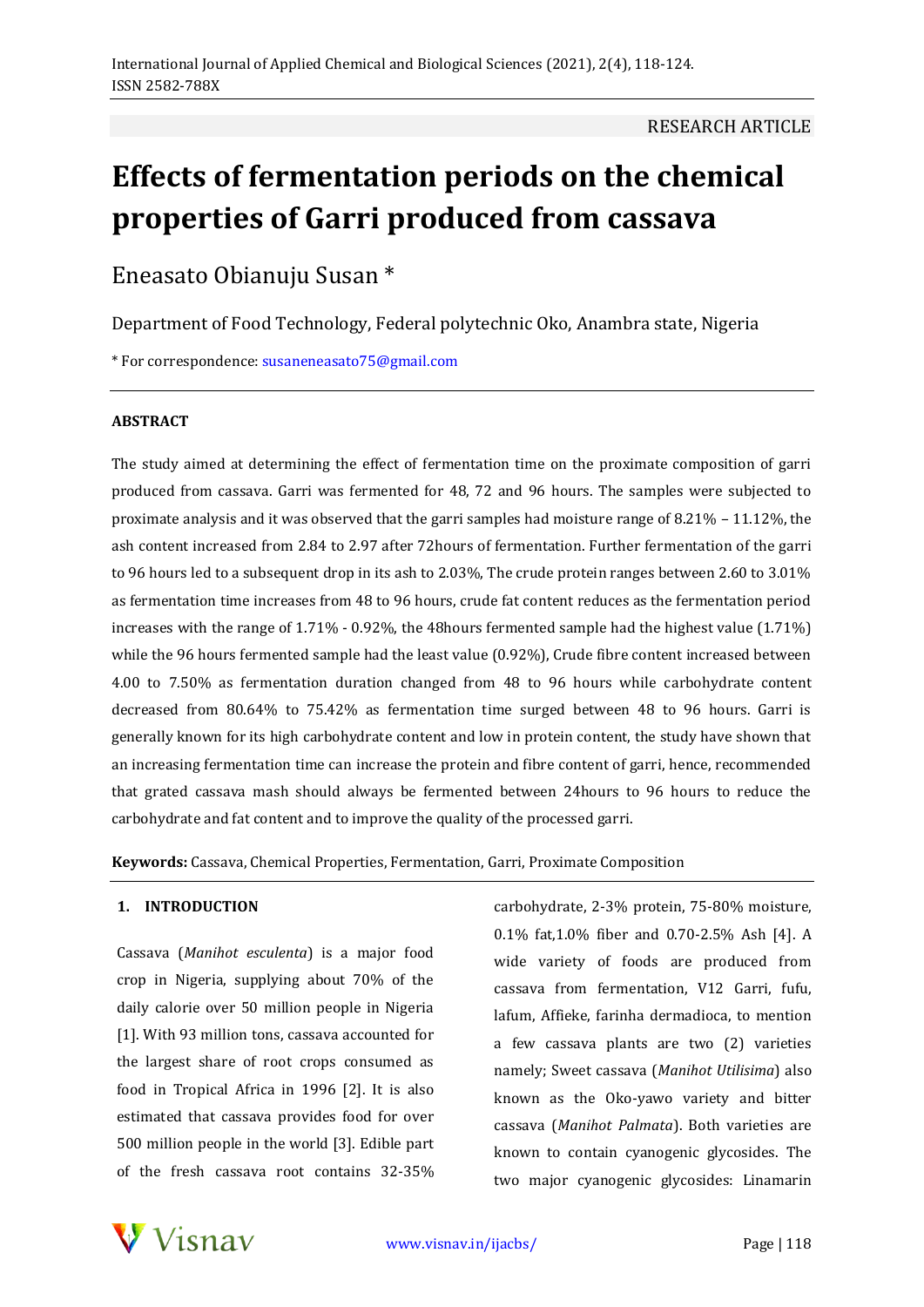and Lotaustralin are hydrolyzed to produced hydrocyanic or prussic acid (HCN) a poison, when it comes into contact with the enzyme Linamarase, which is released when the cells of the cassava roots are ruptured. In total cyanogenic glycoside in Linamarin is 95% while the remainder is Lotaustralin. It was observed that the roots rapidly develop toxicity after grinding unless the pulp is heated immediately. Therefore, all forms of cassava processing decrease level of cyanogenic glycoside and Prussic acid in the final product.

Garri is a product obtained from fermenting peeled, washed and grated fresh cassava roots (for about 72 hours) dewatering and toasting [2]. In Nigeria, up to 70% of cassava roots are processed into garri. Garri is normally consumed by adding water and sugar to taste and eaten as a refreshing snack, drink or by pouring sufficient quantities in hot water to obtain a stiffen pudding (Eba) [5].

Garri is a granular starchy food prepared from cassava mash in a manner similar to Farinha demandioc. The cassava is in form of paste made with hot water (EBA) is eaten with vegetable sauce or soaked in cold water with sugar, coconut, roasted groundnut, dry fish or boiled cowpea as complements. The characteristic taste and flavours of garri is mainly from its lactic acid content produced during fermentation [6]. Traditional production of garri involves peeling of the cassava roots and grating into fine pulp. Next, the pulp is transferred into hessian sacks and compressed to drain and ferment for 4 days. The fermented and relatively dewatered pulp was sieved to remove fibrous and palm oil could be added according to preferences. Roasting is carried out in large frying pan to yield gelatinized Garri granules of reduced moisture content which can be stored for relatively long time. Palm oil is added to cassava mash to give the garri an esthetic value and source of vitamin A. Therefore, yellow garri is more nutritious and preferably cherished than white garri.

Whether garri can be relied upon as staple will to a large extent depend on how well it can be processed in safe forms [7]. Market expansion for garri, to some extent depends largely on the degree to which the quality of the processed garri can be improved upon to make it attractive to potential consumers. Quality is the degree of excellence and acceptance. Products with superior quality can get higher prices and can also sell larger quantities. The quality of garri available in the local market varies from batch to batch among the traders. Variations are observed in the colour, fiber content, moisture, particle, size, starch content and residual cyanide. These variations are caused by cassava variety, age at the time of harvest, processing methods and equipment, and duration of fermentation.

This work was aimed at determining the effect of fermentation time on the chemical qualities of garri.

#### **2. METHODS AND MATERIALS**

#### *2.1. Sample Collection*

Fresh cassava roots of four local varieties were collected and used in this study. These roots were harvested 12 months after cultivation from different farmers in Nnewi North LGA. In

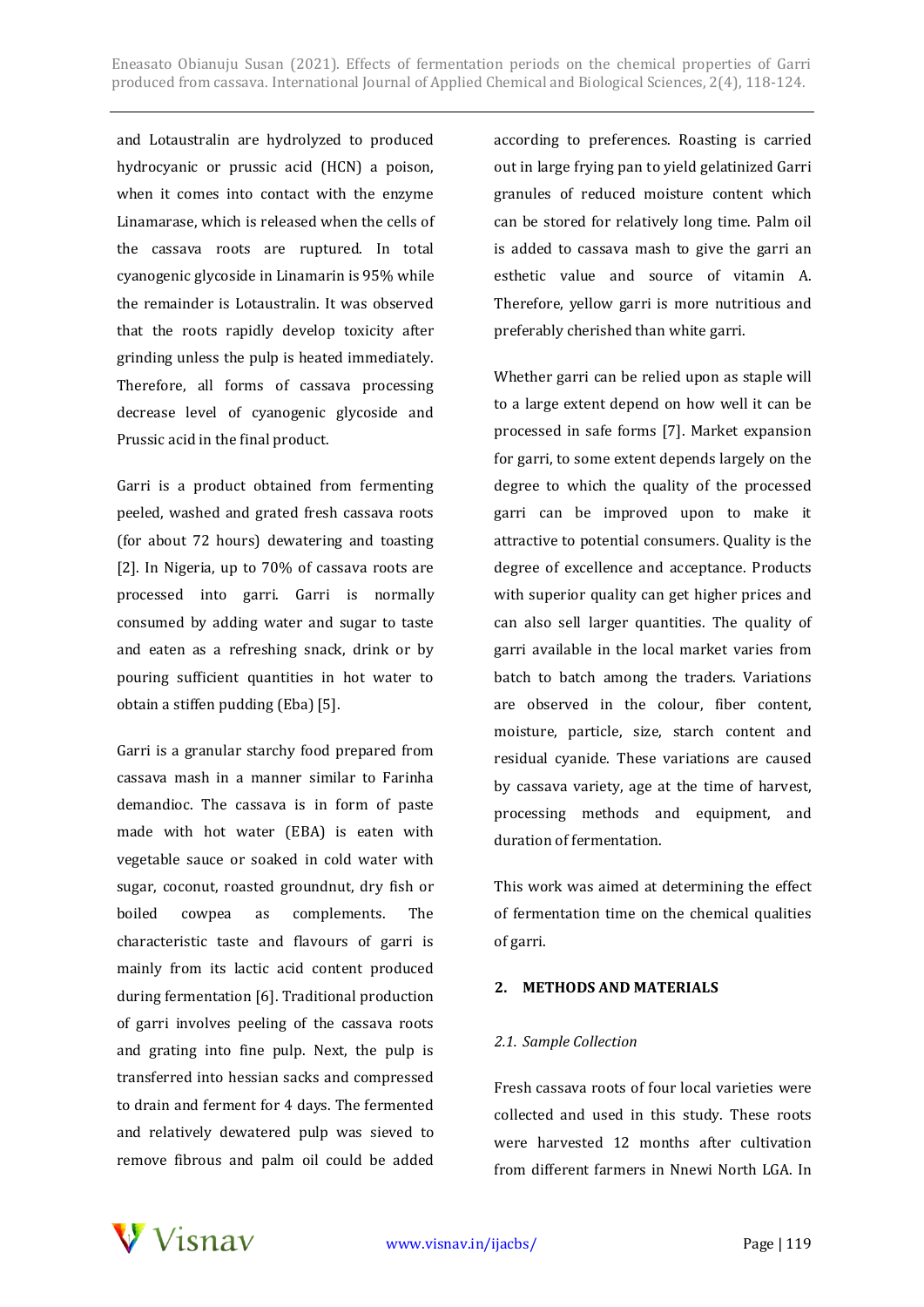each region, three samples of roots were extracted per cultivar.

#### *2.2. Processing of Cassava into Garri*

The cassava tubers were processed into garri using modified traditional method. Tubers were peeled and grated into mash and then packaged into jute bags in three separate portions. They were subjected to hydraulic press and left to ferment for varying length of 48hours, 72hours and 96hours. At 24 hourly intervals, dewatered fermented mash was sieved and garified by roasting in deep frying pan  $(120-140^{\circ}C)$ resulting in a product called garri. The product was allowed to cool sufficiently (about 1-2 hours) before packaging in polyethylene chloride bags and labeled.

Chemical analyses were carried out on garri samples produced with each cassava varieties at different fermentation periods.

#### *2.3. Proximate Analysis*

#### *2.3.1. Determination of Moisture Content*

Two grams (2g) of the sample(s) was placed in the crucible and heated at 105˚ C until a constant weight was attained. The moisture content of sample was calculated as loss in weight of the original sample and expressed as percentage moisture content.

#### *2.3.2. Determination of Crude Protein*

The crude protein was determined by the Kjeldahl method with slight modification. The determination of crude protein involved three steps namely; digestion, distillation and titration.

## *Digestion*

1 g of ground sample was weighed into a digestion flask. 15 g potassium sulfate, 0.04 g anhydrous copper sulfate, 0.5 to 1.0 g alundum granules,  $16.7$  g  $K_2SO_4$ ,  $0.01$  g anhydrous copper sulfate,  $0.6$  g TiO<sub>2</sub> and 0.3 g pumice was added. Then 20 mL sulfuric acid was added. The flask was placed on preheated burner (adjusted to bring 250 mL water at 25 °C to rolling boil in 5 minutes) and the mixture was heated until white fumes clear bulb of flask was seen, swirled gently, and heating continued for 90 min for copper catalyst. The mixture was then cooled and cautiously 250 mL of distilled water was added to room temperature.

#### *Distillation*

A mixture of 15 mL of hydrochloric acid and 70 mL of water (HCL) was added to the titration flask. In addition, two to three drops of tributyl citrate, an antifoam agent was added to digestion flask to reduce foaming. This was then followed by addition of another 0.5 to 1.0 g alundum granule. Slowly down side of flask, sufficient 45% sodium hydroxide solution (approximately 80 mL) was added to make mixture strongly alkali. The flask was connected to distillation apparatus and distilled until at least 150 mL distillate was collected in titrating flask.

#### *Titration*

Excess acid was titrated with standard 0.1M sodium hydroxide solution to orange endpoint (color changed from red to orange to yellow) and volume was recorded to nearest 0.01 mL (NaOH). The reagent blank (B) was titrated

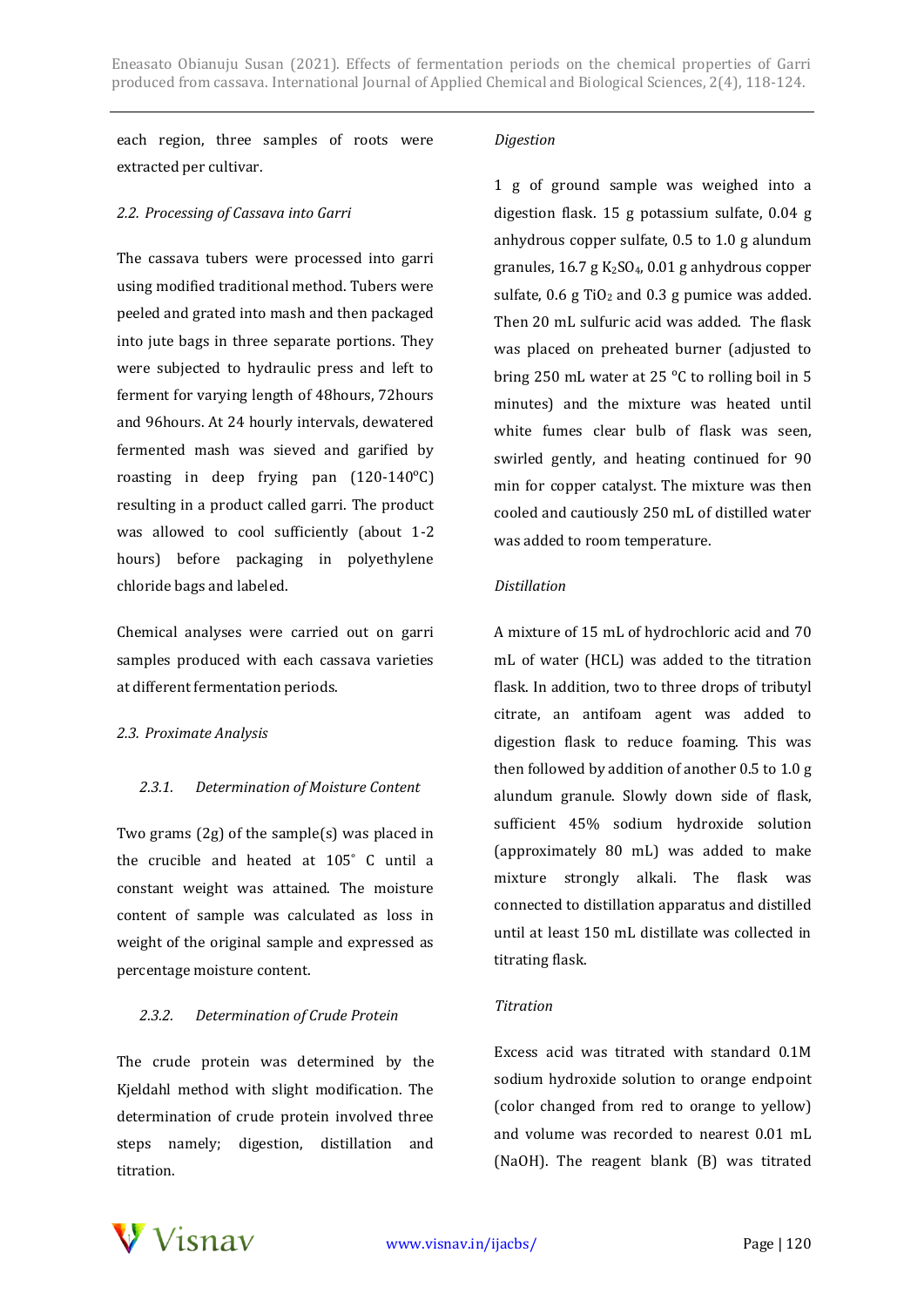similarly. Calculation was done as by equation 1:

 $%$ N (DM basis) =

((HCL x NHCL)-(BK x NNaOH)-(NaOH x NNaOH))

1.4007 x W x Lab DM/100

Where;

DM = dry matter; NaOH = standard NaOH (to titrate sample) HCL = standard HCL pipetted N NaOH = Normality of NaOH N HCL = Normality of HCL BK = standard NaOH (to titrate 1 mL standard HCL minus B) B = standard NaOH (to titrate reagent blank carried through method and distilled into 1 mL standard HCL) 1.4007 = milli equivalent weight of nitrogen x 100; W = sample weight in grams.

Calculation for crude protein (CP) was done using equation 2:

Crude Protein (DM basis) =  $\%$  N (DM basis) X F Where:  $F = 6.25$ 

## *2.3.3. Determination of Crude Lipid*

This estimation was performed using the Soxhlet extraction method. 10 g of the powdery form of each plant sample was weighed and wrapped with a filter paper and placed in a thimble. The thimble was covered with cotton wool and placed in the extraction column that was connected to a condenser. 200 ml of n – hexane was used to extract the lipid.

## *2.3.4. Determination of Crude Fibre*

Five grammes of the powdery form of each flour and 200 ml of 1.25 %  $H<sub>2</sub>SO<sub>4</sub>$  was heated

for 30 min and filtered with a buchner funnel. The residue was washed with distilled water until it was acid free. 200 ml of 1.25% NaOH was used to boil the residue 30 minutes; it was filtered and was washed several times with distilled water until it was alkaline free. Further rinsed once with 10% HCL and twice with ethanol and finally with petroleum ether thrice. The residue was put in a crucible and dried at 105°C in an oven overnight. After cooling in a desiccator, it was ignited in a muffle furnace at 550°C for 90 minutes to obtain the weight.

## *2.3.5. Determination of Ash Content*

The total ash content of a substance is the percentage of inorganic residue remaining after the organic matter has been ignited. 2 g of the pulverized plant samples was placed in a crucible and ignited in a muffle furnace at 550°C for 6 hours. It was then cooled in a desiccator and weighed at room temperature to get the weight of the ash.

## *2.3.6. Determination of Carbohydrate*

The carbohydrate content was determined by subtracting the summed up percentage compositions of moisture, protein, lipid, fibre, and ash contents from 100

## *2.4. Statistical Analysis*

All analyses were conducted in duplicates with SPSS version 22. Data were subjected to analysis for variance, and Duncan multiple range test was used to separate the means [8].

#### **3. RESULTS AND DISCUSSION**

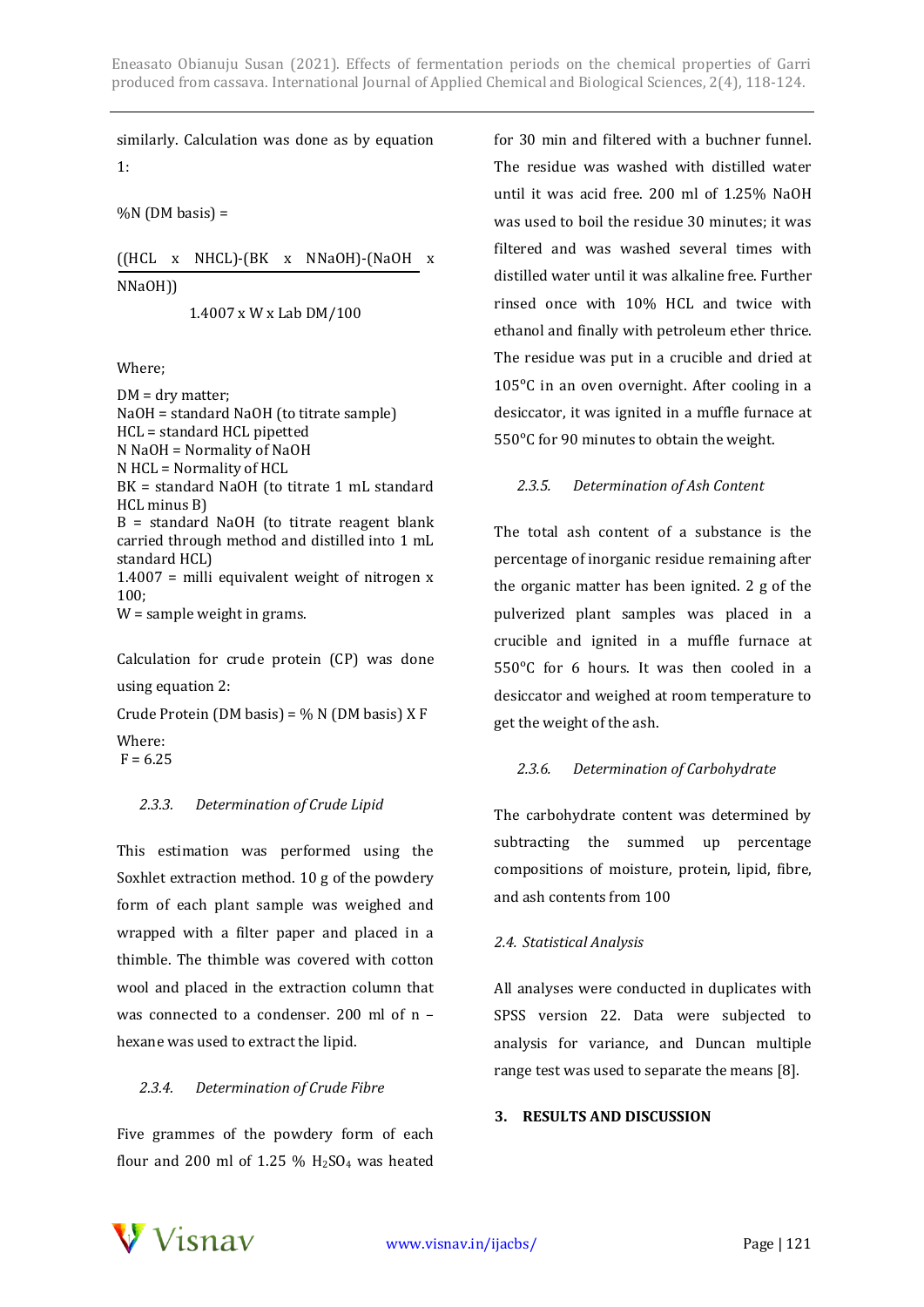The results of the proximate composition of garri samples fermented at different time were shown in Table 1. The results revealed that that the moisture content of the samples ranged between 8.21–11.12%. However, the moisture content increases with the increment in fermentation period, this conforms with the findings which reported an increase in moisture from 7.85 to 14.97% for garri fermented for 120 days [9]. Irtwange and Achimba (2016) [10] reported a similar trend of moisture increase with increase time of fermentation (7.45-8.18%), the available moisture in the sample solely depends on the degree of dryness during garifrying, although values obtained were lower than the recommended 13% for Gari [11].

The ash content increased from 2.84 to 2.97 after 72 hours of fermentation. Further fermentation of the garri to 96 hours led to a subsequent drop in its ash to 2.03%, this initial increase as the fermentation period increased is an indication of improvement in the mineral composition of the sample. this fluctuations of ash composition of garri contradicts the findings of [10] who reported a regular

| Table 1. Proximate Analysis of Fermented Garri                                   |        |        |        |
|----------------------------------------------------------------------------------|--------|--------|--------|
| Proximate (%)                                                                    | Sample | Sample | Sample |
|                                                                                  | A      | B      | C      |
| Moisture                                                                         | 8.21   | 8.79   | 11.12  |
| content                                                                          |        |        |        |
| Ash content                                                                      | 2.84   | 2.97   | 2.03   |
| Protein content                                                                  | 2.60   | 2.88   | 3.01   |
| Fat and oil                                                                      | 1.71   | 1.18   | 0.92   |
| Crude fiber                                                                      | 4.00   | 5.22   | 7.50   |
| Carbohydrate                                                                     | 80.64  | 78.96  | 75.42  |
| Sample A: garri fermented for 48 hours<br>Sample B: garri fermented for 72 hours |        |        |        |
| Sample C: garri fermented for 96 hours                                           |        |        |        |

increase in the ash composition of garri (1.74 to 2.19%) with increasing fermentation time which also conforms to the findings of Ipeghan and Anaele (2018) [9] who also reported an increase in ash composition of fermented garri from 0.75 1.0% after 96 hours of fermentation but subsequently dropped to 0.9% after 120 hours of fermentation period. Meanwhile contrary to these findings, Irtwange and Achimba (2009) [12] reported a regular decrease in ash composition as fermentation time increase.

The crude protein ranges between 2.60 to 3.01% as fermentation time increases from 48 to 96 hours which indicates that the protein content was improved as fermentation time increases, a similar range and values of protein (2.44% - 2.72%) were also reported in garri fermented between 0 – 8 days [10], while Ipeghan and Anaele (2018) [9] recorded lower values of protein but similar trend of increase in protein with increase in fermentation time 1.313 to 2.212%. It is also reported that an increase in protein (2.33 to 2.48%) was observed as fermentation period increases [12].

It could also be observed from the Table 1 that crude fat content reduces as the fermentation period increases with the range of 1.71% - 0.92%, day 48 fermented sample had the highest value (1.71%) while the 96 days fermented sample had the least value (0.92%). Oluwafemi and Udeh (2016) [10] reported similar drop in fat composition (1.20% - 1.50%) in garri samples fermented for 0 to 8 days which disagreed with the findings of Ipeghan and Anaele (2018) [9] who reported an increase in fat composition of garri from 0.40 to

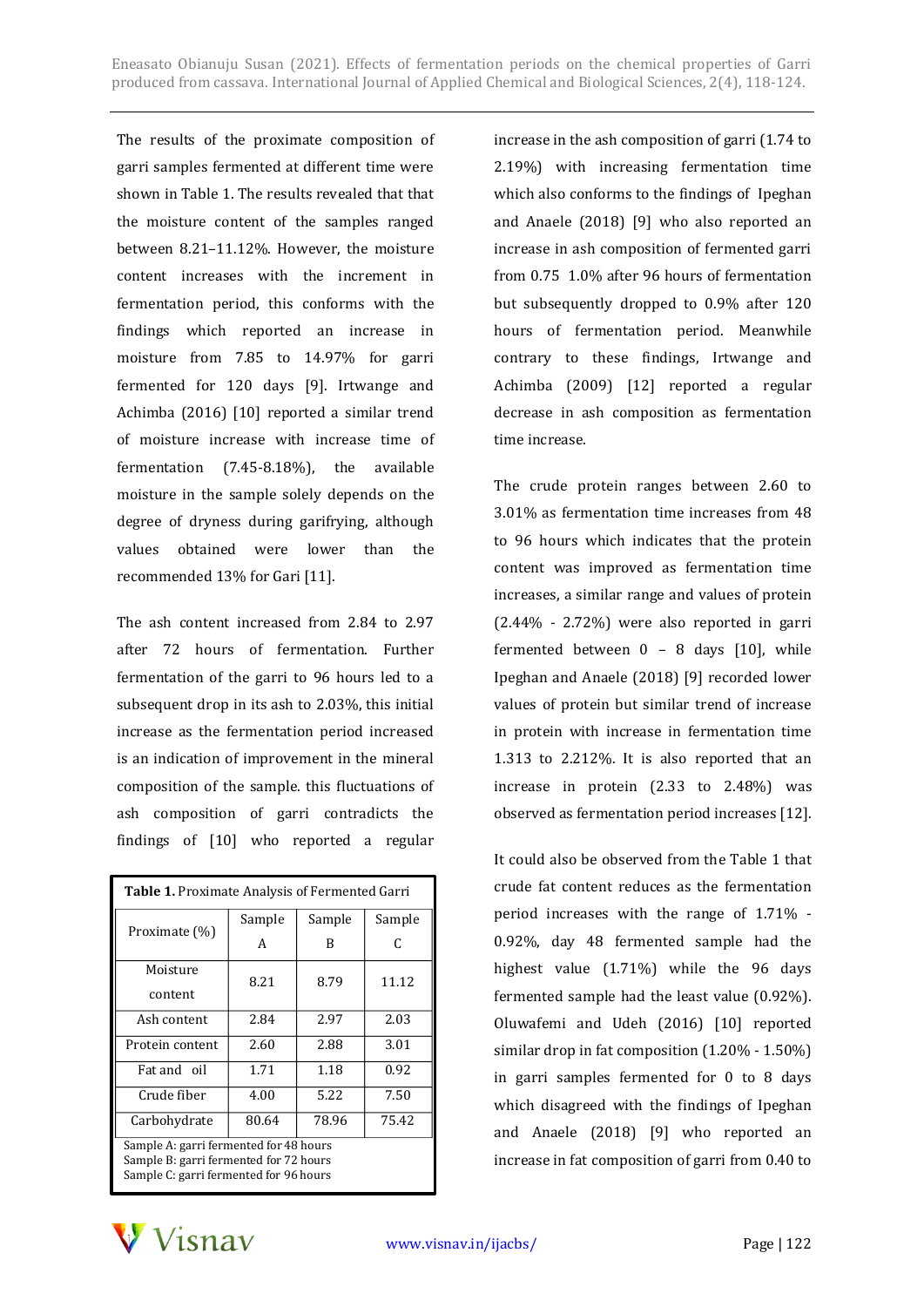1.00% between 12 to 96 hours fermentation time. The temperature is known to have an effect on the physical index of certain foods decreases, hence, this temperature could probably be the reason for the rate of decrease of crude fat [13]. The lower level of fat in the eight days fermented sample could give a higher probability of a longer shelf life in term of the onset of rancidity.

Crude fibre content increased between 4.00 to 7.50 % which shows that the crude fibre content in the sample increased as the fermentation duration increases (Table 1). It contradicts with the findings of Oluwafemi and Udeh (2016) [10] who reported a continuous decrease in fibre from 2.60% - 3.20% as the garri fermentation time increases but agreed with other reports which suggested that the fibre increased from 11.907 to 24.292 % [9]. Fiber is renounced in the control of cholesterol and cardiovascular illnesses, therefore fermentation of food have shown to aid in the fight against heart diseases.

Carbohydrate was determined by different which depleted between 80.64% – 75.42% as fermentation time surged between 48 to 96 hours, which indicate that the carbohydrate content decreases as fermentation period increases these findings were in harmony with values (82.94% – 83.92%) posited with other reports who also suggested a drop in carbohydrate from 77.68 to 64.50% for garri fermented between 12 to 120 hours [9-10].

## **4. CONCLUSION**

In this study, it could be concluded that the production of gari from different fermentation

period has really assisted in the knowledge of the nutritional distribution and chemical composition of gari produced from each of the fermentation time chosen. As gari is generally known for its high carbohydrate content and low in protein content, from this study it was observed that the carbohydrate content decreases as the fermentation period increases whereas the protein content increases as the fermentation period increases, although still low compare to the Recommended Dietary Intake. Also, from the research work the moisture content obtained was still within standard storage requirement which is one of the factors that extends the shelf life of the sample. Therefore, the practice of harvesting cassava and processing the same cassava in one day should be discouraged and this is because of the various illnesses such as Endemic oiter and cretinism that is associated in consuming such products. And this illness is capable of killing human being. Any abuse in the processing of cassava into garri will certainly result in poor quality of garri with unacceptable starch level and this will be attributed to incomplete fermentation process.

## **5. RECOMMENDATION**

The study confirms an improvement in some important classes of food in cassava due to fermentation; therefore it is recommended that grated cassava mash should always be fermented between 24hours to 96 hours to reduce the carbohydrate and fat content and to improve the quality of the processed garri. And also, that Regulatory Authorities in Nigeria such as the National Agency for food drugs and Administration Control (NAFDAC), Standard